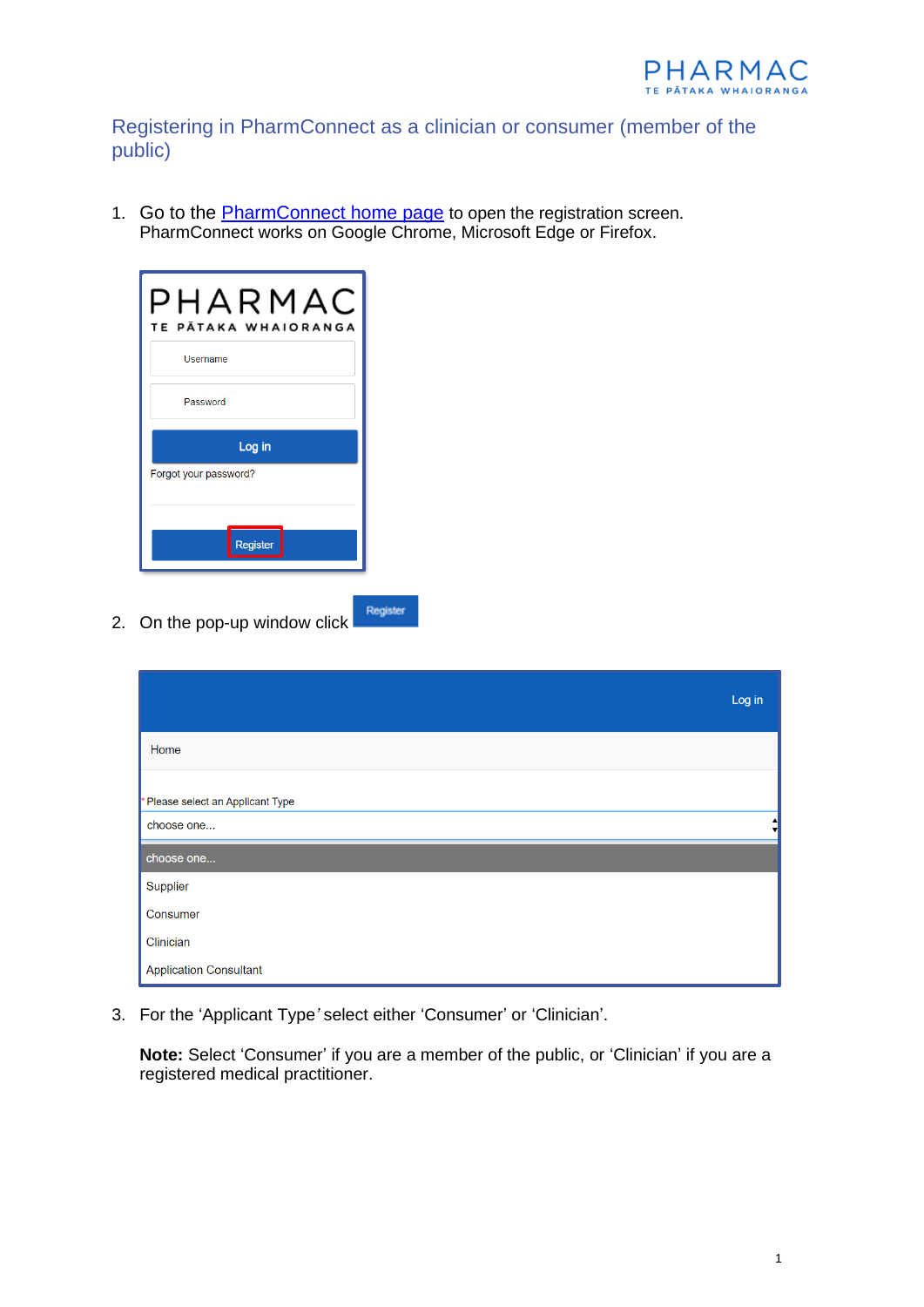| PHARMAC<br>TE PÀTAKA WHAIORANGA   | Log in                          |
|-----------------------------------|---------------------------------|
| Home                              |                                 |
| * Please select an Applicant Type |                                 |
| Clinician                         | $\overline{\cdot}$              |
| *Salutation                       |                                 |
| choose one                        | $\overset{\bullet}{\mathbf{v}}$ |
| * First Name                      |                                 |
| *Last Name                        |                                 |
| *Email                            |                                 |
| * Phone                           |                                 |
| Fax                               |                                 |
|                                   |                                 |
| Address                           |                                 |
| *Organisation                     |                                 |
| *Street                           |                                 |
| *City/Provence                    |                                 |
| * Post Code                       |                                 |
|                                   |                                 |
| *Country                          |                                 |
|                                   |                                 |
|                                   |                                 |
| * Create Password                 |                                 |
|                                   |                                 |
| *Confirm Password                 |                                 |
|                                   |                                 |
| Sign Up                           |                                 |

4. Enter your contact details into the form and create a password. Fields marked with an asterisk \* are required fields.

**Note:** Everyone who registers needs an email address that hasn't been registered previously in PharmConnect. Clinicians, please use your individual work email, not one used by multiple people.